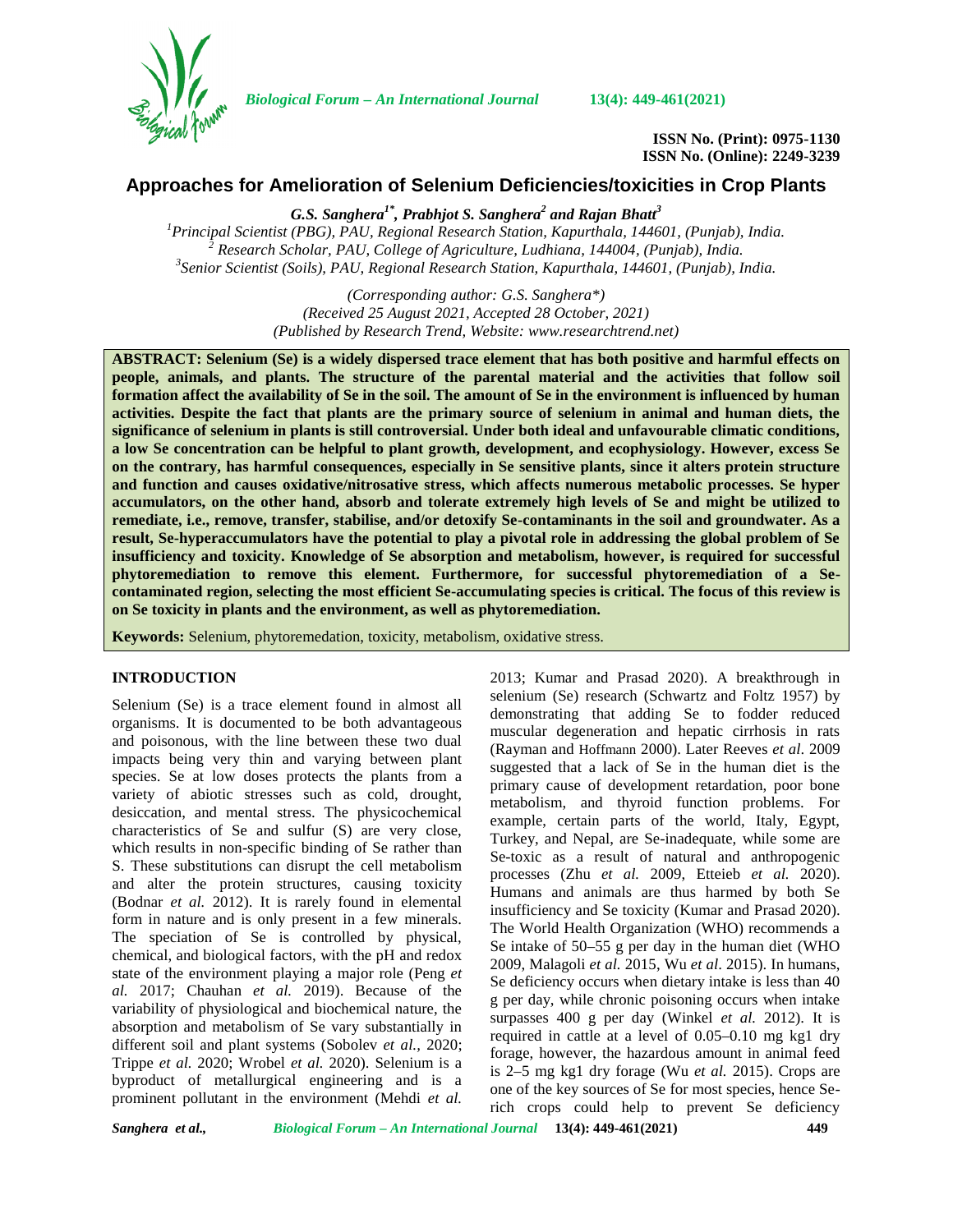(Schiavon *et al*. 2017; Ye *et al.* 2020). Its supplementation at a modest dose can help plants cope with a variety of abiotic challenges by enhancing growth and development (Hasanuzzaman *et al.* 2020). The uptake and translocation of heavy metals/metalloids were limited when Se was applied to plant roots. Selenium toxicity, also known as selenosis, can manifest itself in two ways: the formation of seleno-proteins and the induction of oxidative stress. In Arabidopsis, for example, a Se concentration of 2 mg  $kg<sup>-1</sup>$  dry weight (DW) is hazardous and causes a 10% reduction of loss in biomass without causing apparent symptoms (Kabata-Pendias, 2010). Organic-rich soils on the lowest concentration of Se that resulted in a substantial reduction in cucumber (Cucumis sativus) biomass was 20µ M for SeO<sub>3</sub><sup>2-</sup> and 80 µM for SeO<sub>4</sub><sup>2-</sup>(22). SeO<sub>3</sub><sup>2-</sup> (50 avail or 100 M) also inhibited vegetative growth and hampered reproductive development. It has also been discovered to interact with other harmful metals and metalloids, speeding up the toxic effects. Many plants efficiently absorb Se, and phytoremediation techniques such as phytoextraction, phytovolatilization, and rhizofiltration could be used to remove Se from contaminated areas (Feng *et al*. 2013, Ponton *et al*. 2020). Brassica napus and *Brassica juncea*, for example, have been employed for Se phytoextraction because of their high levels of accumulation (Banuelos *et al.* 1997). In the case of Se volatilization, to volatilize the Se from the contaminated environment, *Astragalus bisulcatus* (Se hyper accumulator) was used (Yasin *et al.* 2015). Among many plant species, *B. oleracea* and *A. bisulcatus* have the highest Se volatilization, followed by *Medicago sativa* and *Solanum lycopersicum*. Using genetically altered plants to remove metals has made tremendous progress in recent decades (Ozyigit *et al.* 2020). Although there has been a lot of interest in Se's dual role in plants, the detailed mechanism of Se toxicity and its treatment has yet to be established. In this article, attempt has been made to explore recent developments associated in Se toxicity/deficiency in crop plants in relation to environment in light of contemporary research and experimental findings to suggest mitigation strategies with the prospects for Se phytoremediation processes.

**Understanding the pathway of Selenium.** Se was first considered a hazardous element after its discovery by Swedish chemist J.J. Berzelius in 1817. Meanwhile, it has been discovered in all four compartments of the Earth, namely the atmosphere, hydrosphere, geosphere, and biosphere, and is the 67th most abundant element on the planet (Charya 2017). Industrial operations (pharmaceuticals manufacture, ceramics factories, glass industry) are the most common anthropogenic sources of Se. Physical (soil and sediment sorption effects), chemical (pH, redox potential, organic matter content, and competitive ions) and biological (bacterial strain reduction, alkylation, dealkylation, and oxidation of Se) mechanisms determined Se biogeochemistry (reactivity,

mobility, and bioavailability) in nature and are responsible for its elemental speciation(Peng *et al.* 2017; Chauhan *et al*. 2019). Biological mechanism like catalysis induced by microorganisms regulating Se speciation is a crucial biological process that influences Se mobility and bioavailability (Vriens *et al.* 2014, Nancharaiah *et al.* 2015). The key transformation mechanisms for the speciation of Se are assimilatory and dissimilatory reduction, alkylation, dealkylation, and oxidation. Bioremediation often involves microbial reduction of SeO<sub>4</sub><sup>2-</sup> and SeO<sub>3</sub><sup>2</sup> to Se. SeO might then be further lowered to Se/Se2, which is stable under decreasing conditions. These Se/Se2 may, however, react with metals (zinc, Zn, and cadmium, Cd), creating very insoluble metal- $\text{Se}/\text{Se}^{2}$  and decreasing Se availability (Mal *et al.* 2016). Selenium occurs in different environmental compartments in different forms (Fig. 1). Se levels in soils range from m 0.1 to 0.7 mg  $kg^{-1}$  globally, with clay soils containing 0.8–2 mg kg<sup>-1</sup>. The amount of Se in the soil is determined by its texture, organic matter content, and rainfall (El-Ramady *et al.* 2015). Clay soils, for example, contain significantly more Se than coarse soils (Hartikainen *et al.* 2005). In highland areas like Finland, Scotland, and Sweden, volcanic soils and igneous rocks have extremely low Se content. Sedimentary rocks, on the other hand, are high in Se and tend to be mobile in arid climate rocks, where it can affect animals.

Sediments, soil wastes, and sub-soils containing selenium reach groundwater. Furthermore, excessive use of Se-enriched fertilizers raises Se levels in groundwater in Western European nations such as Belgium and France (0.12 g  $\hat{L}^{-1}$  and 2.4–40 g  $L^{-1}$ , respectively), as well as some Se-enriched west areas of Punjab, India (341 g L-1) (Mehdi *et al.* 2013; Winkel *et al.* 2012). It is also released into the atmosphere as a result of human actions (such as the burning of papers, tyres, and fossil fuels) and natural processes (such as wildfires and soil erosion). Selenious acid is generated when  $SeO<sub>2</sub>$  is converted to a gas  $(H<sub>2</sub>SeO<sub>3</sub>)$ . Se levels in the atmosphere range from 1 to 10 ng m3 and are far lower than those found in water and soil (Mehdi *et al*. 2013).

## *Toxic Effects of Selenium on Plant Growth and Development*

The toxicity of selenium is determined by the plant's species, age, and the amount of selenium available (Table 1). Se toxicity affects young plants significantly more than adult plants, and  $\text{SeO}_3^{2-}$  is more phytotoxic than SeO<sub>4</sub><sup>2</sup>. Only known case of SeO<sub>4</sub><sup>2</sup> toxicity in Font colour to black *Chlamydomonas reinhardtii*.

**Effects on Physiological Processes.** Selenium deficiency in plants has a deleterious impact on various physiological and biochemical processes. One of the most serious side effects is a decrease in chlorophyll biosynthesis, which leads to chlorosis.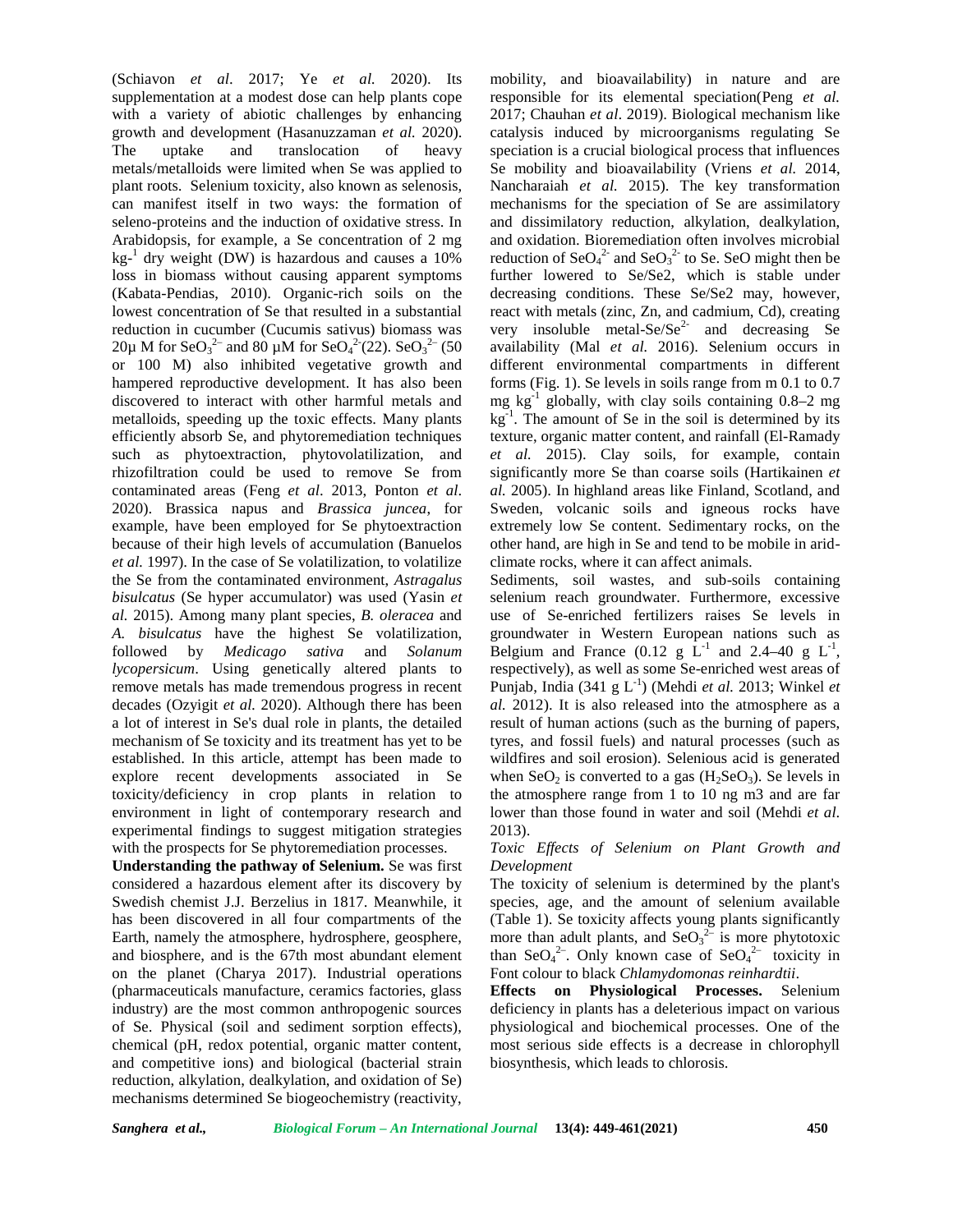

**Fig. 1.** Occurrence of selenium in different environmental compartments and its different forms.



**Fig. 2.** A schematic representation of the causes and consequences of Se toxicity in plants.

Saffaryazdi *et al.* (2012) demonstrated that SeO32– >1 mg L1 in the nutritional solution lowered chlorophyll content in spinach, which could be connected to lipid peroxidation mediated by lipoxygenase (LOX), changes in antioxidant enzyme activity, and/or negatively impacted synthesis and activity of porphobilinogen synthetase. In *Chlamydomonas reinhardtii*, both  $\text{SeO}_3^{2-}$  in and  $\text{SeO}_4^2$  (4.5 0.2 M) exhibited various toxic pho symptoms, including ultrastructural damage to appressed regions of the chloroplast, which disrupted the photosynthetic electron chain, inhibited photosynthetic electron transport, and slowed photosynthesis (Geoffroy *et al.* 2007). PSII and PSI system activity were lower in wheat subjected to 100 µM SeO<sup>4</sup> <sup>2</sup>– (Labanowska *et al*. 2012). *Stanleya albescens* was also subjected to the free amino acid selenocystathionine, as well as SeCys and  $\text{SeO}_4^2$  (20 (5–1)

M), and displayed reduced growth, necrosis and chlorosis, as well as the photosynthetic problem (Freeman *et al.* 2010). Phytotoxic Seismic induced growth retardation could be the result of mineral dietary imbalances. Se impacts various biochemical events and physiological processes by changing mineral nutrient intake, accumulation, and transport (growth, photosynthesis, respiration, gas exchange, water uptake, phloem unloading, and activation of protease inhibitor genes). Furthermore, Se has the potential to minimise or increase the toxicity of necessary or harmful elements by reducing or worsening the stress caused by these elements. In SeO<sub>4</sub><sup>2-</sup> treated *Brassica oleracea* L., Kopsell *et al.* (2000) found decreased foliar concentrations of B, Fe, and P, as well as increased S and K.P and Ca content in maize treated with  $\text{SeO}_3^2$ (5–100 M) rose, whereas K content dropped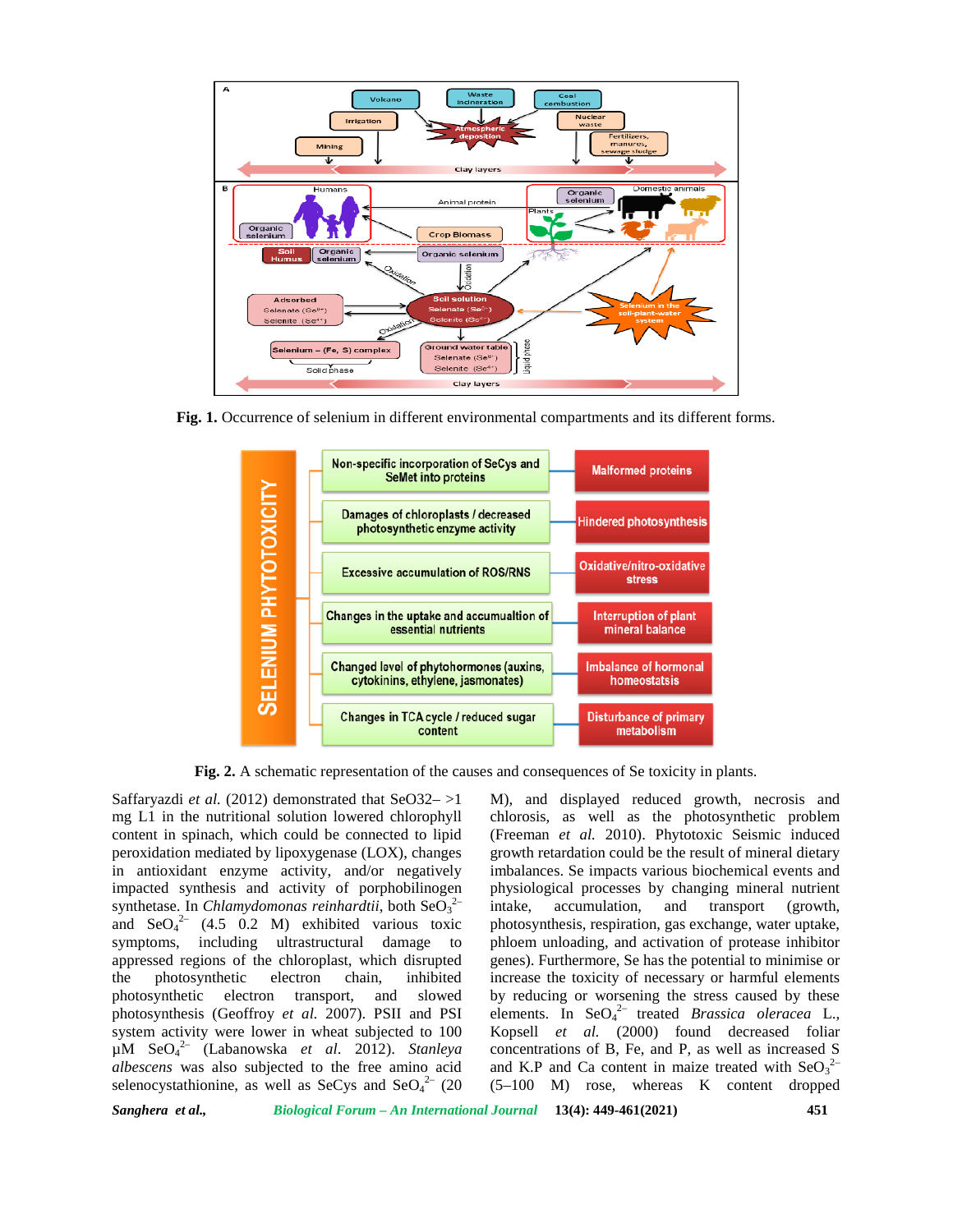(Hawrylak-Nowak-III et, al 2008).  $\text{SeO}_4^2$  treated tall t fescue and white clover, on the other hand, showed Ca bioconcentration and an opposing P reduction (Wu *et al.* 1992). Furthermore, upon Se exposure, a synergic effect of Se and Fe was discovered, with Fe concentration increasing in tandem with the expanding

tissue Se concentration. In a separate investigation utilising lettuce, greater shoot Se concentrations were found, but lower macronutrient accumulation, N, P, K, Ca, Mg, and S in lettuce leaves, as well as growth reduction symptoms.

| <b>Plant Species</b>                                       | <b>Se Form and Dosage</b>                                            | <b>Detrimental Effect on Growth and Physiology</b>                                                                                                                                                                                      | Reference                        |
|------------------------------------------------------------|----------------------------------------------------------------------|-----------------------------------------------------------------------------------------------------------------------------------------------------------------------------------------------------------------------------------------|----------------------------------|
| Raphanus sativus,<br>Helianthus annuus,<br>Medicago sativa | $\text{SeO}_3^2$ , 5 or 10 mg Se L <sup>-1</sup>                     | Growth inhibition.                                                                                                                                                                                                                      | (Moreno et al.<br>2018)          |
| Pisum sativum                                              | SeO <sub>3</sub> <sup>2-</sup> ; 50 or 100 $\mu$ M                   | Altered vegetative and reproductive<br>development.<br>Shoot and root length and FW decreased.<br>chlorophyll a, chlorophyll b, chlorophyll a/b,<br>total chlorophyll, total carotenoids content<br>decreased.                          | (Lehotai, et al.<br>2016)        |
| Cucumis sativus                                            | $SeO42–; 80 \mu MSeO32–; 20 \mu M$                                   | Decreased shoot root growth, biomass and leaf<br>area.<br>Impaired nutrient content.<br>Reduced photosynthetic pigments accumulation<br>and chlorophyll fluorescence.<br>Increased lipid peroxidation.                                  | (Hawrylak-<br><b>Nowak 2015)</b> |
| Oryza sativa                                               | SeO <sub>3</sub> <sup>2-</sup> ; 100 g Se ha <sup>-1</sup>           | Increased Se content in root and shoot.<br>Reduced photosynthesis and transpiration rate,<br>and intercellular $(CO2)$ .<br>PSII quantum yield is impaired and diminished<br>potential photosynthetic capacity. Reduced grain<br>vield. | (Zhang et al.<br>2014)           |
| Triticum aestivum                                          | $\text{SeO}_4^2$ ; 100 µM                                            | Reduction of PSII and PSI activities.                                                                                                                                                                                                   | (Labanowska et<br>al. 2012)      |
| Spinacia oleracea                                          | $\text{SeO}_3^2$ ; 6 mg L <sup>-1</sup>                              | Increased Se accumulation.<br>Declined growth parameters, e.g., shoot and root<br>length, and FW and DW.<br>Increased Na and Ca content, but decreased K<br>content.                                                                    | (Saffaryazdi et al.<br>2012)     |
| Brassica juncea                                            | $\text{SeO}_4^2$ ; 80 µM                                             | Augmented Se and S concentration in different<br>floral parts.<br>Increased floral Se accumulation and impaired<br>pollen germination.                                                                                                  | (Quinn et al.<br>2011)           |
| Hordeum vulgare                                            | $\text{SeO}_4^2$ ; 2, 4, 8, or 16 ppm                                | Decreased plant height.<br>Reduced chlorophyll concentrations.                                                                                                                                                                          | (Akbulut et al.<br>2010)         |
| Zea mays                                                   | SeO <sub>3</sub> <sup>2-</sup> ; 50 and 100 µmol L <sup>-1</sup>     | Decreased DW accumulation. The root tolerance<br>index severely decreased.                                                                                                                                                              | (Hawrylak-<br>Nowak (2008)       |
| Z. mays                                                    | $\text{SeO}_4^2$ or Selenomethionine<br>$(C_5H_{11}NO_2Se)$ ; 100 µM | High Se accumulation in root and shoot.<br>Reduction in root and shoot FW. Altered<br>anthocyanin level. Reduced chlorophyll level.                                                                                                     | (Hawrylak-<br>Nowak II 2008)     |

**Table 1: Toxic effects of selenium in different plant species.**

Fw: fresh weight, DW: dry weight

In a separate investigation utilizing lettuce, greater shoot Se concentrations were found, but lower macronutrient accumulation, N, P, K, Ca, Mg, and S in lettuce leaves, as well as growth reduction symptoms (Matraszek *et al.* 2009). In comparison to mesocotyls of maize exposed to selenite, treated or untreated with auxin (IAA), exhibited lower Mg content in the leaves and roots. Moreover, Se supplementation increased the shoot Fe content (Pazurkiewicz-Kocot 2008). Besides, in wheat shoots,  $\text{SeO}_4^2$  elevated Cd bioaccumulation which

up to 50%, while Cd bioaccumulation increased up to  $300\%$  in pea roots by  $\text{SeO}_3^{2-}$  supply (Landberg *et al.* 1994). The usage of  $\text{SeO}_4^{2-}$  (50 mg Se L1) and iodide (100 mg L1) together reduced nitrate accumulation, increased flavonoid biosynthesis, increased B and Al accumulation, and decreased Sr and Cd bioconcentrations in *Brassica juncea* (Golubkina *et al.* 2018). It was found that  $\text{SeO}_3^{2-}$  (2–10 µM) in the rooting medium inhibited root elongation in wheat, which is further enhanced by  $CaCl<sub>2</sub>$ ,  $MgCl<sub>2</sub>$ ,  $SrCl<sub>2</sub>$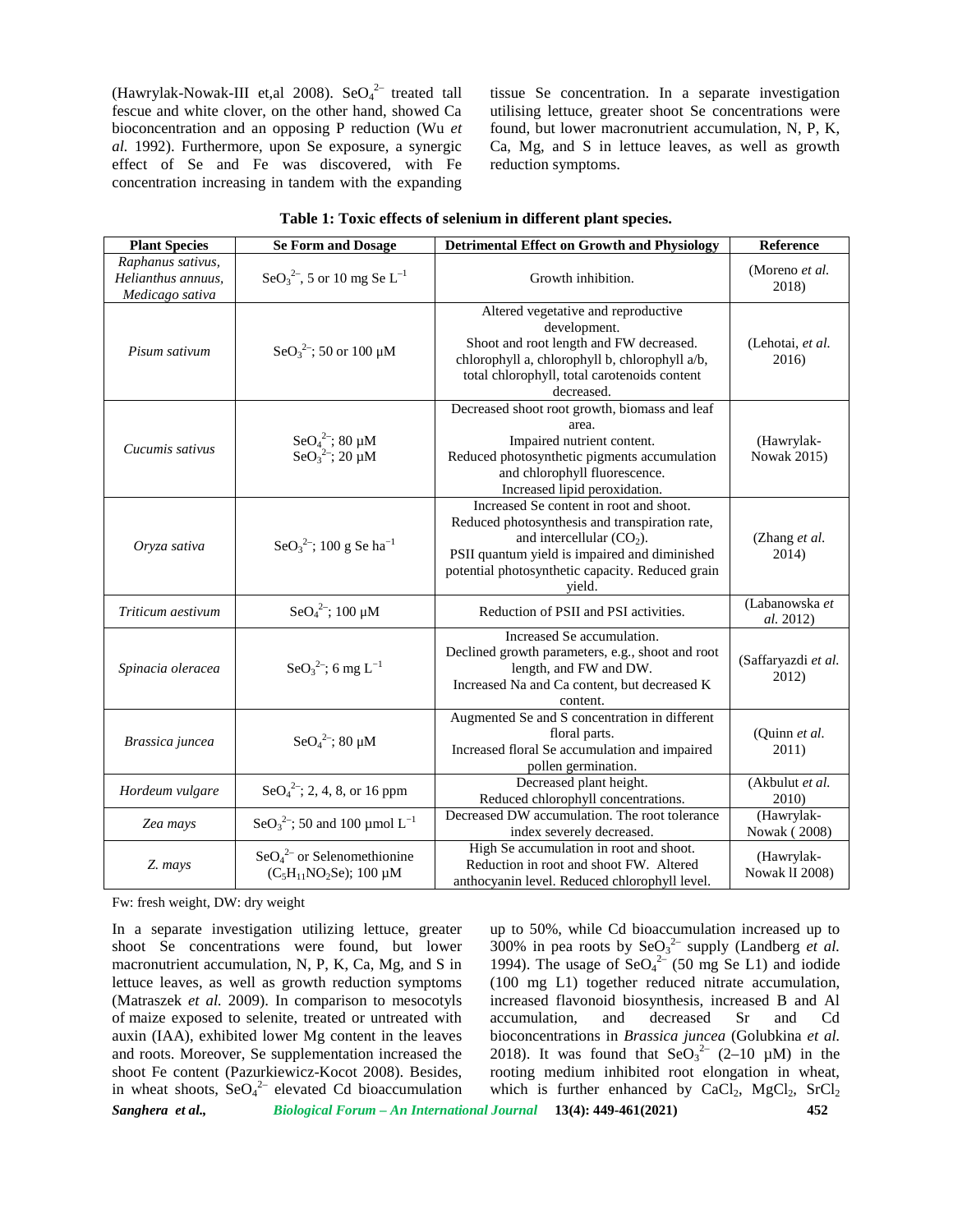supplementation, along with pH reduction (Kinraide 2003). Moreover, these compounds raised the plasma membrane activity, enhancing Se uptake by roots (Bailey *et al.* 1995). Since high-affinity  $\text{SeO}_4^2$ transporters transport  $\text{SeO}_4^2$  across the cell membrane, there is strong evidence that  $\text{SeO}_4^{2-}$  directly competes pro with SeO<sub>4</sub><sup>2-</sup> for absorption by plants, whereas  $\overline{PO_4}^{2-}$  it transporters are involved in  $\text{SeO}_3^2$  transport (Li *et al.* 2008). As a result, applying  $\text{SeO}_3^{2}$  to lettuce shoots spo raised their foliar S concentration.  $\text{SeO}_3^{2-}$  is easily mech converted into organic Se in roots after uptake, whereas  $\text{SeO}_4^{2-}$  is swiftly translocated and either metabolised or values stored in plastids via the S metabolic pathway (Schiavon *et al.* 2017; Gupta *et al.* 2017; White 2016). Same mechanism assimilates both  $\text{SeO}_4^{2-}$  and  $\text{SeO}_3^{2-}$  as nit their S analogues, resulting in Se inclusion in nearly all S metabolites. As a result, Se non-accumulators have more Se in their proteins than Se-accumulators inhibits (Hasanuzzaman *et al.* 2020). Small but significant alterations in the biological characteristics of Se substituted proteins emerge from physicochemical differences between Se and S. Although the Se-Se link is longer and weaker than the S–S bond, it is more labile and modifies tertiary protein structure, resulting

 $2^2$  bridges, changing redox potential and enzyme kinetics. in enzyme catalytic failure. SeCys is more reactive than Cys due to its greater nucleophilicity, and replacing Cys with SeCys causes Se-Se bridges to form instead of S-S (Hondal *et al.* 2013). Various mechanisms have been proposed to explain Se-exacerbated oxidative stress and its detrimental consequences in plant cells.

Excessive Se causes overproduction of reactive oxygen species by inhibiting the antioxidant defense mechanism (ROS). Excess Se can produce reactive oxygen species (ROS) when it reacts directly with a variety of metabolites. Furthermore, in hazardous Se concentrations, altered chloroplast and mitochondrial processes cause an excess of ROS. Secondary nitrooxidative stress caused by selenium is caused by nitric oxide. Under Se exposure, increased lipoxygenase (LOX) activity produces peroxide radicals (LOO•) and the glyoxalase system, resulting in methylglyoxal (MG) toxicity and oxidative stress in different plants (Table 2). Selenium poisoning causes reactive and misshapen selenoproteins (SeCys/SeMet) to develop, altering the redox potential and distorting the kinetics of chloroplastic and mitochondrial enzymes (Sabbagh *et al*. 2012).



**Fig. 3.** Selenium-induced oxidative stress and consequent damage to the plant cell.

*Sanghera et al., Biological Forum – An International Journal* **13(4): 449-461(2021) 453** It also disrupted the ultrastructure and function of chloroplasts (photosystems and photoreactions) and mitochondrial activity, leading to ROS overproduction. The alternative oxidase pathway is activated by selenite-induced increased mitochondrial  $O<sup>2</sup>$  generation and decreased aconitase activity (Balk *et al.* 2011). In plant cells, both  $\text{SeO}_4^{2-}$  and  $\text{SeO}_3^{2-}$  cause an excess of and reactive oxygen species (ROS) and oxidative stress. According to studies,  $\text{SeO}_3^2$  interacts with GSH in Som vitro to generate  $O^{2-}$  (Spallholz 1994). Se acts as a prooxidant at high concentration. (Hartikainen *et al.* 2000) found an enhanced SOD activity and increased tocopherol content in ryegrass due to excess Se (>10 mg  $kg^{-1}$ ), which indicated the prooxidative activity of

Se. Excessive accumulation of toxic LOO was also observed by them, which -tocopherol scavenged to produce LOOH, and subsequently converted to less toxic LOH by enhanced GPX activity. Approaches Amelioration of Selenium Toxicity. Se is among the most important sort of contaminant in the environment and plant system. To mitigate its toxicity several mechanisms/methods are taken into consideration. Some important approaches/strategies are suggestive and can be put into practice are described below in subsequent sections.

Phytoremediation for curing Se Toxicity. It often known as green biotechnology, is a process that uses a range of plant species to remove hazardous chemicals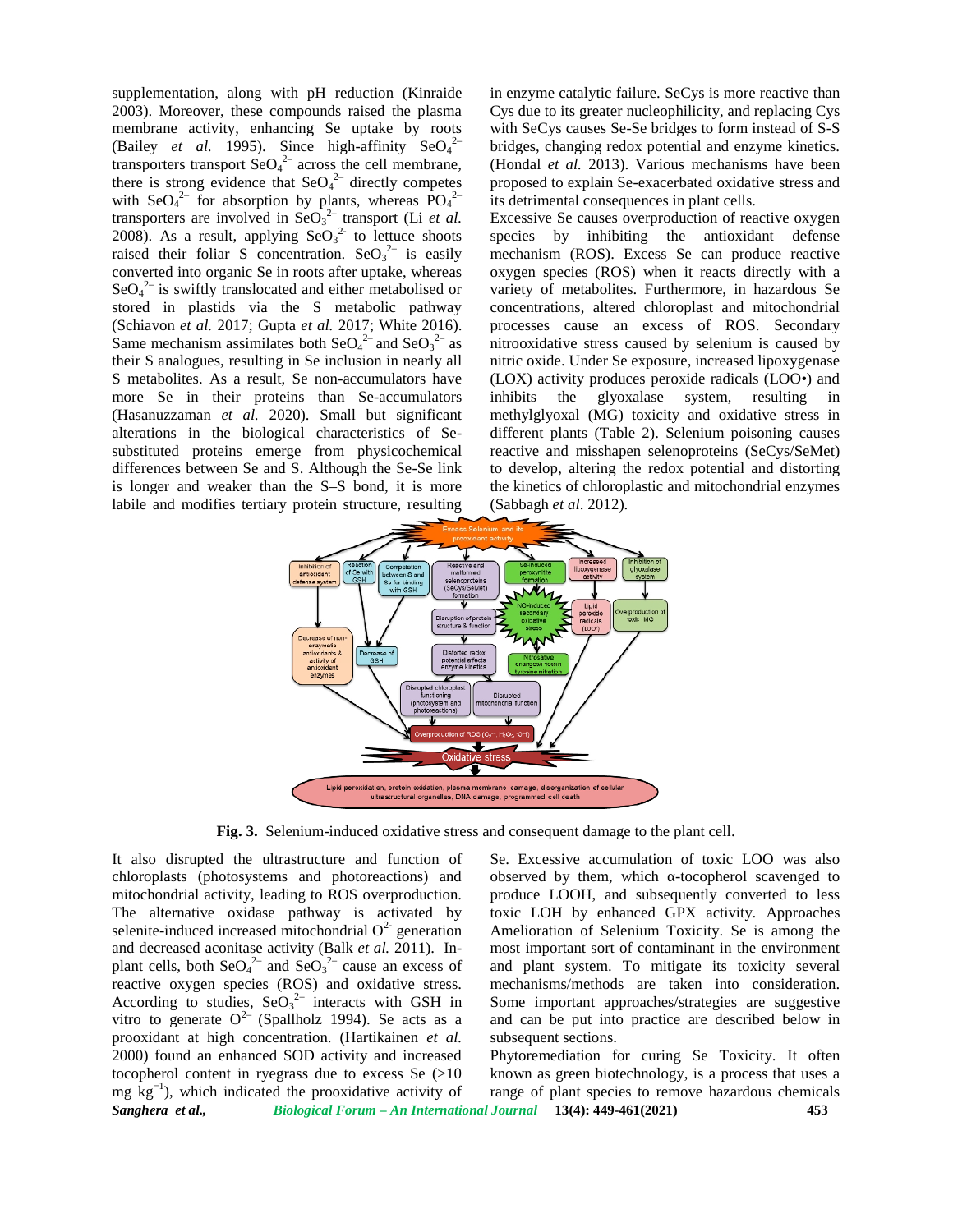from a contaminated environment. Toxic components can also be readily removed by harvesting or volatilizing plants into less dangerous volatile forms. This is known to be more ecologically friendly and cost-effective than other methods. It has no effect on soil fertility, unlike some other technical enhancements. (Zhu *et al.* 2009; Schiavon *et al*. 2017). Almost all plants readily absorb Se, and this phenomenon, might be used to remove Se from polluted regions as well as for other purposes.

| Table 2: Different form and concentration of Se-induced physiological (oxidative) stress in plants. |  |
|-----------------------------------------------------------------------------------------------------|--|
|                                                                                                     |  |

| Plant<br><b>Species</b>     | Form and<br><b>Concentration of</b><br><b>Se</b> | <b>Indicators of Oxidative Stress and Changes in Antioxidant</b><br><b>Enzymes Activities under Se Exposure</b>                                                                                                                                                                                                                                                                  | <b>References</b>                       |
|-----------------------------|--------------------------------------------------|----------------------------------------------------------------------------------------------------------------------------------------------------------------------------------------------------------------------------------------------------------------------------------------------------------------------------------------------------------------------------------|-----------------------------------------|
| Pisum<br>sativum            | $\text{SeO}_3^2$ ; 50 or 100<br>$\mu$ M          | Increased H <sub>2</sub> O <sub>2</sub> concentration in leaves and roots. Increased<br>content of thiobarbituric acid reactive substances (TBARS).<br>Altered GSH content, APX and CAT activities.<br>Increased nitric oxide level in shoot and root.<br>Nitric oxide- instilled nitrooxidative stress by increasing<br>peroxynitrite formation, as well as tyrosine nitration. | (Lehotai et al. 2016)                   |
| <b>Brassica</b><br>rapa     | $\text{SeO}_3^2$ ; 0.03–0.46<br>mM               | Increased endogenous total ROS, $O_2^{\text{-}}$ , and enhanced lipid<br>peroxidation.<br>Loss of plasma membrane integrity in the roots.                                                                                                                                                                                                                                        | (Chen <i>et al.</i> 2014)               |
| <b>Triticum</b><br>aestivum | $\text{SeO}_4^2$ ; 100 µM                        | Altered carbohydrates (soluble and starch) level.<br>AsA and GSH contents were modified.<br>Suppressed activities of SOD, APX, and GR.<br>Higher generation of ROS.<br>Augmented lipid peroxidation.<br>Repressed PSII and PSI system activities.<br>Modified redox status connected with Mn(II)/Mn(III), and<br>semiquinone/quinone ratios.                                     | (Łabanowska et al.<br>2012)             |
| Vicia faba                  | $\text{SeO}_4^2$ ; 6 µM                          | Elevated lipid peroxidation and total -SH (T-SH) content.<br>Increased GPX activity.<br>Decreased guaiacol peroxidase (GPOX) activity.<br>Increased O2 <sup>•</sup> - production in the roots.<br>Cell membrane injury and reduced cell viability.                                                                                                                               | (Mroczek-Zdyrska<br><i>et al.</i> 2012) |
| Hordeum<br>vulgare          | $\text{SeO}_4^{2-}$ ; 4, 8 and 16<br>ppm         | Increased membrane lipid peroxidation.<br>Higher proline accumulation.<br>Stimulated CAT, APX, GR, and glutathione-S-transferase (GST)<br>activities.                                                                                                                                                                                                                            | (Akbult et al. 2010)                    |

## **Table 3: List of selected plant species used for Se phytoremediation.**

| <b>Plant Species</b>                                                                                                           | Family              | <b>References</b>                                                                             |
|--------------------------------------------------------------------------------------------------------------------------------|---------------------|-----------------------------------------------------------------------------------------------|
| Brassica oleracea var. capitata, B. oleracea var. italica, B.<br>oleracea var. botrytis, B. juncea, B. napus, Stanleya pinnata | <b>Brassicaceae</b> | (Banuelos et al. 1997, 2000, 2015, Parker)<br><i>et al.</i> 2003, Esringü <i>et al.</i> 2012) |
| Gaillardia aristata and Calendula officinalis                                                                                  | Asteraceae          | (Barceló et al. 2011, Dhillon et al. 2017,<br>Liu et al. 2018)                                |
| Astragalus bisulcatus                                                                                                          | Fabaceae            | (Bañuelos <i>et al.</i> 2015, Beath <i>et al.</i> 1939)                                       |
| Arundo donax, Triticum aestivum, and Oryza sativa                                                                              | Poaceae             | (Yasin <i>et al.</i> 2015, Terry <i>et al.</i> 2000)                                          |
| Eichchornia crassipes                                                                                                          | Pontederiaceae      | Carey et al. 2012)                                                                            |
| Populus spp.                                                                                                                   | Salicaceae          | (Pal <i>et al.</i> 2010)                                                                      |
| Lemnoideae spp.                                                                                                                | Lemnaceae           | (Bañuelos et al. 1999,<br>Zayed et al. 1998)                                                  |
| Hippuris vulgaris L.                                                                                                           | Plantaginaceae      | (Landesmam et al. 2010)                                                                       |
| Typha latifolia                                                                                                                | Typhaceae           | (Carvalho et al. 2000)                                                                        |
| Ipomoea purpurea                                                                                                               | Convolvulaceae      | (Jeke <i>et al.</i> 2015)                                                                     |
| Azolla caroliniana                                                                                                             | Salviniaceae        | (Sabogal et al. 2007)                                                                         |
| Pteris vittata                                                                                                                 | Pteridaceae         | (Pilon-Smits et al. 1999 a)                                                                   |
| Juncus xiphioides                                                                                                              | Juncaceae           | (Feng et al. 2012)                                                                            |
| <b>Bolboschoenus</b> maritimus                                                                                                 | Cyperaceae          | (Feng et al. 2012)                                                                            |
| <i>Chara</i> spp.                                                                                                              | Characeae           | (Pilon-Smits et al. 1999 b, Lin et al.<br>2002)                                               |
| Corchorus capsularis                                                                                                           | Malvaceae           | (Dhillon et al. 2009)                                                                         |
| Eucalyptus globulus                                                                                                            | Myrtaceae           | (Dhillon et al. 2008)                                                                         |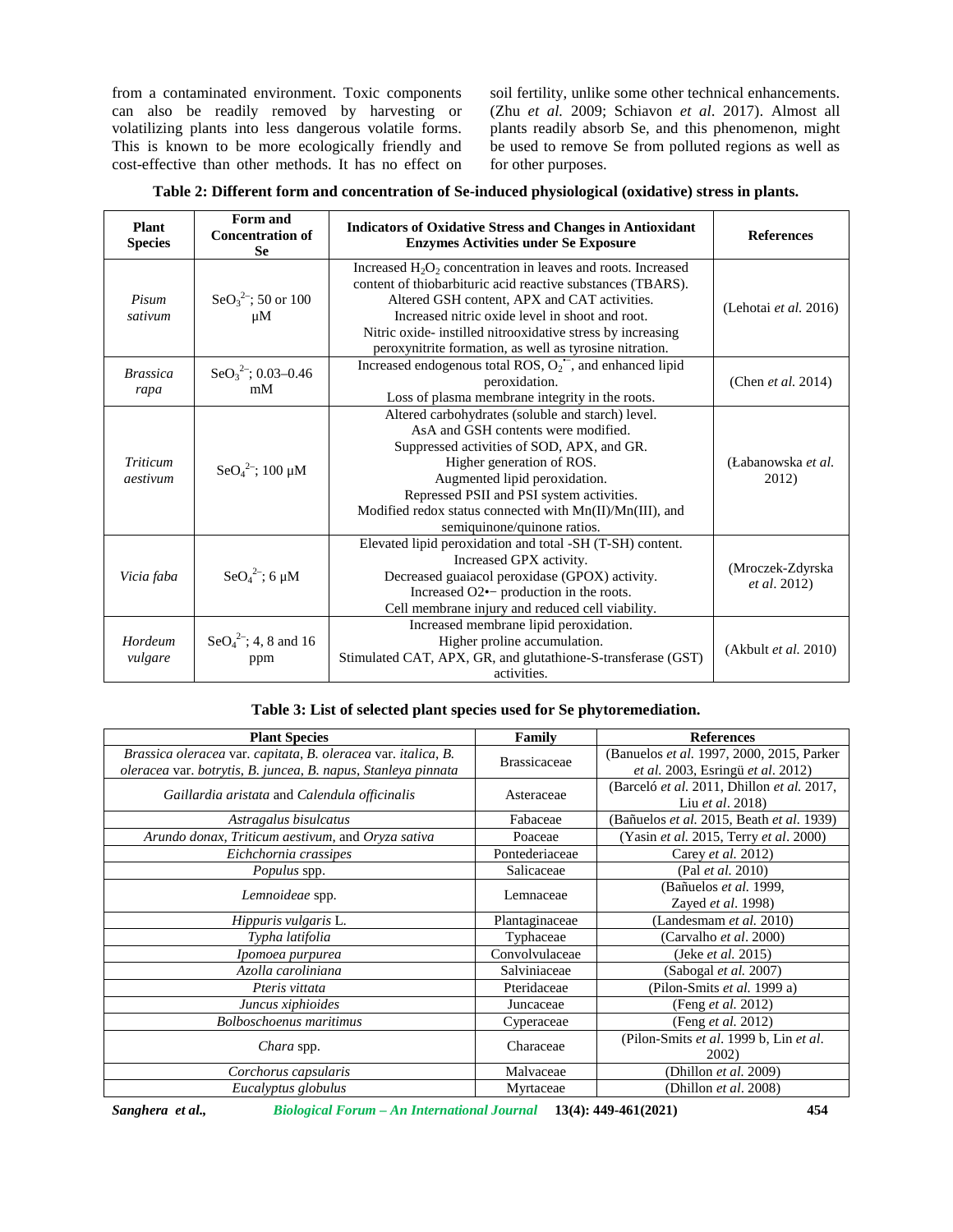Plant species differ in their Se absorption and accumulation, as well as their production of volatile Se compounds to prevent Se toxicity (Schiavon *et al.* 2017, White *et al.* 2007). Plants are classified into three types based on their ability to absorb, use, and accumulate Se (Se hyperaccumulators (accumulate  $1000g$  Se  $g^{-1}$ DW), secondary Se accumulators (accumulate 100–  $1000g$  Se  $kg^{-1}$  DW), and non-accumulators (contain  $\langle 100g \rangle$  Se  $g^{-1}$  DW). Selenium Hyperaccumulation. In 1930, a group of researchers led by Orville Beath discovered seleniferous hyperaccumulation and characterised indicator plant species growing on seleniferous soils. Se hyperaccumulators were found in 6 plant families, 14 genera, and 45 taxa (White, 2016). The Fabaceae family, *Astragalus* genus has been shown to contain 25 Se hyperaccumulating taxa. Others are from the Asteraceae) (genera *Oonopsis, Xylorhiza, and Symphyotrichum*) and Brassicaceae (species *Stanleya pinnata* and *S. bipinnata*) (El Mehdawi *et al.* 2015). Hyperaccumulators express more  ${SO_4}^{2-}$  transporters org than secondary accumulators and non-accumulators, which explains why their tissues have higher Se levels. Additionally, hyperaccumulators' over expression of  $SO_4^2$  transporters enables them to absorb and redu translocate Se to aboveground plant organs (Cabannes *et al.* 2011). Hyperaccumulators have a few distinguishing features that enable them flourish in Serich soils. These organisms can convert inorganic Se into non-protein organic Se, lowering the risk of oxidative stress (Van Hoewyk 2013). They can also prevent *Se-Cys* from being incorporated into proteins by converting it to Se0 through selenocysteine lyase activity (Van Hoewyk *et al.* 2005). To avoid Se poisoning, Se hyperaccumulators may sequester organic Se. In hyperaccumulator species, Se is considered to have a role in upregulating antioxidant defence, where enzymatic and non-enzymatic antioxidants, as well as phytohormones including *jasmonic acid* (JA), *salicylic acid* (SA), and *ethylene* (ET), play key roles in Se tolerance (Freeman *et al.* 2010, Hasanuzzaman *et al.* 2012, Malik *et al*. 2012). The processes of Se hyperaccumulation interest Se researchers. Hyperaccumulators may have developed independently in different taxonomic groupings, genera, and species under similar ecological and physiological selection mechanisms (Bañuelos *et al.* 2000, 2015; El Mehdawi *et al*. 2015, Van Hoewyk *et al.* 2005).

**Phytoextraction.** Phytoextraction entails harvesting plants for the removal of metals/metalloids from contaminated soil; this method is cost-effective and environmentally acceptable, but it is inefficient owing to the poor phytoavailability of metals in soils and the sluggish removal of metals/metalloids (Bañuelos *et al*. 2000, 2009; Bhargava *et al.* 2012). Se hyperaccumulators comprise a wide range of plants that flourish in Se-contaminated soils, but their growth is limited, and their low biomass output leads to

-1 *ethylenediaminetetraacetic acid* (EDTA) are being inadequate Se removal (Chaney 1983). Because of their great potential for accumulation, several Brassica crops including rapeseed and mustard have been discovered as phytoextractors of Se from contaminated areas. Chelating compounds such as EDDS, DTPA, and investigated as a possible weapon to improve the availability of metal/metalloids for improving phytoextraction efficiency. On the other hand, Chelator assisted phytoextraction may cause water pollution by increasing hazardous ion mobilisation and subsequent leaching (Robinson *et al.* 2003; Wu *et al.* 2007). The absorption and phytoaccumulation of Se may be affected by changes in soil physicochemical characteristics such as pH, organic carbon and chelators (Vamerali *et al.* 2014). Banuelos *et al.* (2000) found that Brassica plants took around 50% of the Se from the soil, whereas barley removed approximately 20%. Furthermore, (Johnsson, 1991) states that increasing organic amendments in the plough layer by 1.4 to 39% reduced Se levels in wheat seeds from 1350 to 150 g/kg. Later, (Dhillon *et al.* 2010) reported that the addition of chicken manure and sugarcane press might reduce the uptake of Se by 44–97%. As a result, phytoextraction attempts for diverse Se-contaminated soils should focus on the use of Se-enriched plant biomass that is not assisted by chelation.

**Phytovolatilization.** A hazardous form of Se may be converted by plants into less toxic molecules, such as volatile organic seleno-compounds. Phytovolatilization is the process by which plants absorb contaminants from the soil and release them in a volatile form (Limmer *et al.* 2016). Direct phytovolatilization is defined as the release of volatile organic components stems and leaves, whereas indirect phytovolatilization is defined as the increase in volatile contaminant flow from contaminated soils caused by root activity (Limmer *et al.* 2016).

Beath *et al.* (1939) first reported Se volatilization by Se-hyperaccumulator (*A. bisulcatus*). Cabbage and *A. bisulcatus* are the plants that volatilize the most Se, followed by alfalfa and tomato (Duckart *et al*. 1992). Plants of the Brassicaceae family (cabbage and broccoli) have better volatilization capacity, according to Bañuelos *et al*. (2007); Terry and Zayed (1994). Se hyperaccumulators' phytoremediation potential is limited by their sluggish development and low biomass output (Bañuelos *et al.* 2015). As a result, the combined impact of phytovolatilization and phytoextraction can enhance the effectiveness of phytoremediation by two to three times. Plant type, Se form, microbial group configuration, type of macrophytes, temperature, the presence of other elements in the growth media, microorganisms in the rhizosphere, and many other physiochemical parameters all influence selenium volatilization efficiency (Salhani *et al.* 2003, Terry and Zayed 1994; Lin *et al.* 2010). Higher temperature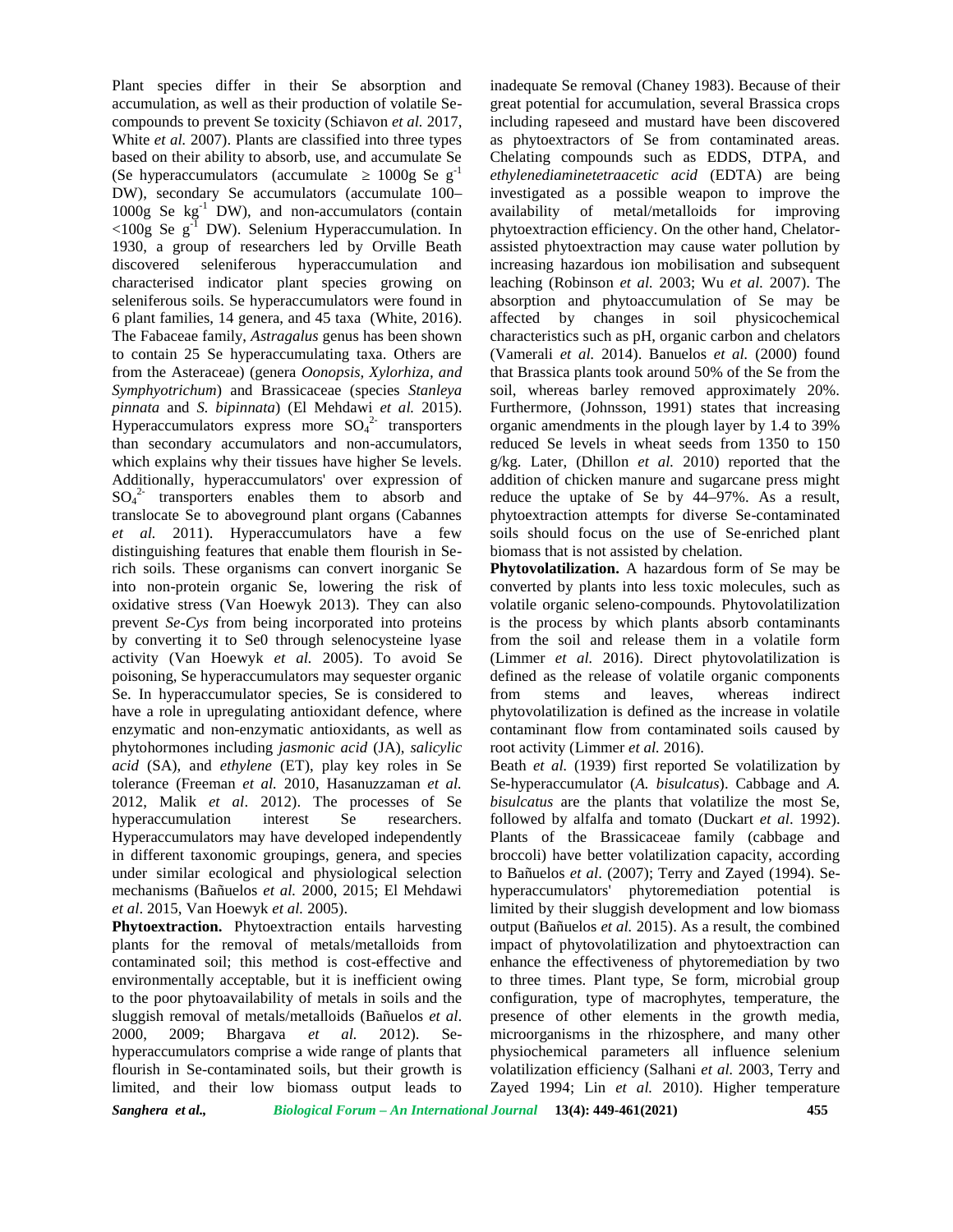promotes selenium volatilization and boost plant metabolic processes (Salhani *et al.* 2003; Lin *et al.* 2010). As a result, field studies are still needed to investigate the impact of these variables on phytovolatilization efficiency.

**Rhizofiltration.** It is a phytoremediation technology that uses a plant's root system to absorb pollutants, mostly toxic metals, from the rhizosphere's surrounding solution, groundwater, surface water, and wastewater (Krishna *et al*. 2012). Short-term studies in aqueous solutions were used to investigate the suitability of several aquatic plants for Se rhizofiltration, including *Myriophyllum brasiliense*, *Potamogeton crispus*, *Juncus xiphioides*, *Typha latifolia*, *Ruppia maritima*, *Scirpus robustus*, and *Hydrilla verticillate* (Krishna *et al*. 2012; Ornes *et al.* 1991; Miranda *et al*. 2014; Nattrass *et al.,* 2019).

Cattail (*Typha angustifolia*) growing in wetlands was shown to remove 89 per cent and 46 per cent of Se applied as  $\text{SeO}_3^{2-}$  and  $\text{SeO}_4^{2-}$ , respectively (Salhani *et* i *al.* 2003), whereas musk grass removed 70–75 per cent of added Se from the aquatic environment (Carey *et al*.

2012; Pal *et al.* 2010). Duckweed (*Lemna minor*), which is renowned for its inherent ability to collect selenium, eliminated 55–99 per cent of the supplied selenium (Miranda *et al.* 2014; Carvalho *et al.* 2001). Due to its abundance in wetlands, soft rush (*Juncus effusus* L.) can be used for Se rhizofiltration instead of cattail. Miranda *et al*. (2014) showed that the biomass of many aquatic plants has significant biofuel potential. Biotechnological Approaches for Se Phytoremediation. Genetic Engineering for Se Phytoremediation is a modern technology utilized in Phyto-technologies and increase plant abiotic stress tolerance (phytoremediation and biofortification). Recent advancements in omics methods have made it possible to effectively phyto-remediate Se by molecularly altering plants (Visioli *et al.* 2015). The principle is to change the gene expression in non-accumulators or secondary accumulators to target multiple pathways and processes for phytoremediation, or to transfer the traits into a slow-growing hyperaccumulator (Barceló *et al.* 2011). List of some candidate genes for the targeted Se phytoremediation are depicted herewith (Table 4).

| <b>Transgenic Species</b> | Gene Transferred                          | Effects                                                            | Reference                           |
|---------------------------|-------------------------------------------|--------------------------------------------------------------------|-------------------------------------|
| Brassica juncea           | Cystathionine-synthase $(CgS)$            | Increased Se volatilization                                        | (Huysen <i>et al.</i><br>2004)      |
| A. thaliana               | Selenocysteine lyase (SL)                 | Enhanced Se accumulation                                           | (PilonM et al.)<br>2003)            |
| B. juncea                 | <b>SL</b>                                 | Enhanced Se accumulation                                           | (Garifullina et<br><i>al.</i> 2003) |
| A. thaliana               | Selenocysteine methyltransferase<br>(SMT) | Enhanced Se accumulation and<br>volatilization                     | (LeDuc et al.<br>2004)              |
| B. juncea                 | <b>SMT</b>                                | Enhanced Se accumulation and tolerance                             | (Ellis et al.<br>2004)              |
| B. juncea                 | <b>APS</b>                                | Three-fold increased Se accumulation in<br>leaves                  | (Bañuelos et al.<br>2005)           |
| B. juncea                 | Glutamyl-cysteine synthetase<br>(ECS)     | Improved Se accumulation                                           | (Bañuelos et al.<br>2005)           |
| B. juncea                 | $APS \times SMT$                          | Increased Se accumulation under both<br>SeO42– and SeO32– exposure | (Bañuelos et al.<br>2007)           |
| B. juncea                 | $SL \times SMT$                           | Enhanced Se accumulation                                           | (Bañuelos et al.<br>2007)           |

**Table 4: Transgenic plants and the candidate genes for the targeted Se-phytoremediation.**

SeO<sub>4</sub><sup>2</sup> is reduced to SeO<sub>3</sub><sup>2</sup> by ATP sulfurylase (APS)  $C$ after entering the root cell, which is the first step in assimilation of  $\text{SeO}_4^{2}$  to organic Se. As a result, an atten attempt to overexpress APS from A was made. *B. thaliana , B.juncea*. As a result, the transgenic plants accumulated two to three times more Se than the unmodified plants, but the transformation did not affect the Se volatilization rate. The cystathionine-synthase (*CgS*) enzyme is responsible for converting *Se-Cys* to *Se-Met*, which is then transformed to volatile *DMe-Se* in the Se metabolism pathway. Plants, as previously stated, may absorb Se-amino acids and integrate them into proteins, resulting in Se toxicity. The enzyme selenocysteine methyltransferase (SMT) converts *Se-*

*Cys* to *MeSe-Cys* to prevent *Se-Cys* from being incorporated into proteins. Taking this into account, an attempt to overexpress the SMT gene in *A. bisulcatus ,* in both *B. juncea, A. thaliana* resulted in upregulation of Se accumulation and tolerance, as well as enhanced Se-volatilization, were observed in thaliana (LeDuc *et al.* 2004; Ellis *et al.* 2004). However, when exposed to  $\text{SeO}_3^{2}$  rather than  $\text{SeO}_4^{2}$ , these plants were more effective in Se volatilization. Therefore, an attempt to overexpress two enzymes (APS and SMT) showed approximately nine-fold higher Se-accumulation. The majority of the Se was *in MeSe-Cys* form and 8-fold higher than wild plants (LeDuc *et al.* 2006).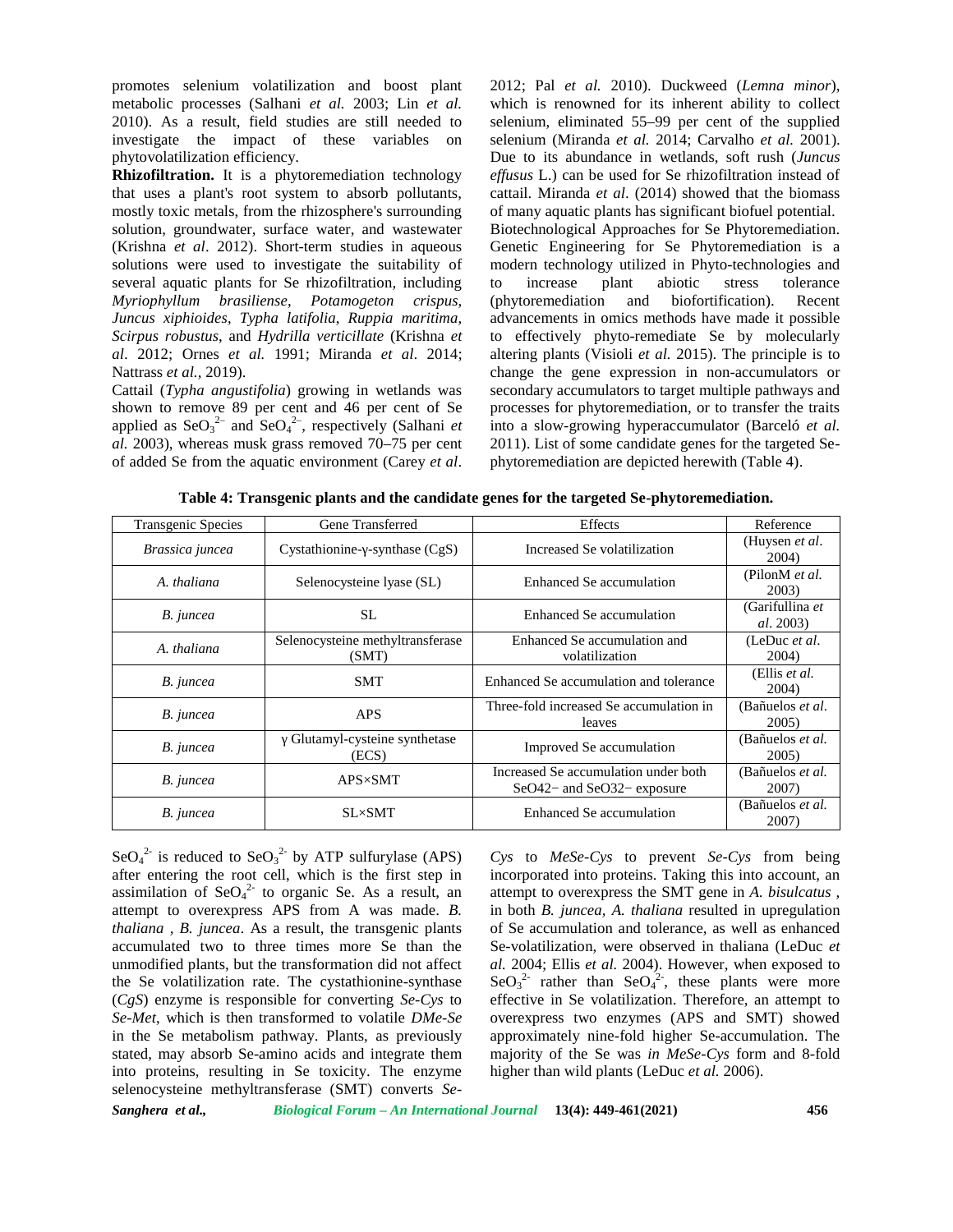## **CONCLUSION**

The causes of Se phytotoxicity, methods of Se-induced cell damage, and Se biogeochemistry and phytoremediation aspects were all reviewed in this study. Due to oxidative stress, altered and malformed protein structure, disrupted enzymatic function, interrupted biosynthesis and metabolism of carbohydrates, proteins, and other metabolites, distorted chloroplast, and mitochondrial ultrastructure and functioning, a high amount of Se has several negative and harmful effects on the plant. These negative impacts have a significant impact on plant growth, development, and overall yield. The adequacy and toxicity of selenium are separated by a narrow margin. As a result, both Se deficiency and toxicity are common worldwide, overlapping with soils that are poor and high in Se, respectively. Although several recent publications have revealed both good and negative impacts of Se, other elements of Se biological activity remain unknown, such as the essentiality of Se for plants and the selection of plants that develop better when exposed to Se. Furthermore, the effective Se concentrations that cause a favorable or negative influence on plant growth, development, and ecophysiology must be established. Furthermore, the processes that cause these impacts should be disclosed. It's also crucial to clarify the link between Se and S biogeochemistry and how it influences Se and S uptake in natural settings. Additionally, for effective phytoremediation of Se-polluted regions, plant tolerance to Se, remediation capacity, and Se detoxification systems must be improved. To lower the concentration of Se in contaminated soils, promising plant species for phytoremediation, phytoextraction, phytovolatilization, or rhizofiltration should be discovered. Furthermore, certain intriguing properties of Se hyperaccumulators must still be uncovered. For example, why and how these unique plant species differ in their ability to absorb and accumulate Se, the processes by which plants cause Se hyperaccumulation, the benefits and drawbacks of Se accumulation in plants, and so on. Notably, the creation of genetically altered transgenic Brassica plants has a high potential for removing Se at a faster pace, which will likely aid in the rapid remediation of Se from the contaminated environment.

To learn more about Se tolerance and toxicity, researchers should analyze the results of different genomic, biochemical, and genetic engineering investigations, as well as the overexpression of critical Se and S accumulation pathways. Furthermore, cutting edge omics approaches, primarily transcriptomics, metabolomics, and proteomics, can aid in identifying the key genes, metabolites, proteins, and regulators encoding actual seleno-compound transporters into and within hyperaccumulator plants, as well as the

metabolic pathways involved in Se translocation. Following that, overexpression of essential genes would aid in the development of Se hyperaccumulators with high biomass output for more efficient Se contaminated area restoration. Furthermore, the modified Se associated metabolic pathways can offer new insights into current information and contribute in the discovery of Se translocation mechanisms for future research.

**Acknowledgement.** Authors are grateful to Punjab Agricultural University for sharing the information about the assignment.

**Conflicts of Interest.** None.

## **REFERENCES**

- Akbulut, M., & Çakır, S. (2010). The effects of Se phytotoxicity on the antioxidant systems of leaf tissues in erley (*Hordeum vulgare* L.) seedlings. *Plant Physiology*. *Biochemistry*, *48*: 160-166.
- Bailey, F., Knight, A., Ogle, R., & Klaine, S. (1995). Effect of sulfate level on selenium uptake by Ruppia maritima. *Chemosphere*, *30*, 579–591.
- Balk, J., & Pilon, M. (2011). Ancient and essential: The assembly of iron–sulfur clusters in plants*. Trends Plant Science*, *16*, 218–226.
- Banuelos, G., Ajwa, H., Mackey, B., Wu, L., Cook, C., Akohoue, S., & Zambruzuski, S. (1997). Evaluation of different plant species used for phytoremediation of high soil selenium. *Journal of Environmental Quality*, *26*, 639–646.
- Bañuelos, G., Leduc, D. L., Pilon-Smits, E. A., & Terry, N. (2007). Transgenic Indian mustard overexpressing selenocysteine lyase or selenocysteine methyltransferase exhibit enhanced potential for<br>selenium phytoremediation under field selenium phytoremediation under field conditions. *Environmental Science & Technology*, *41*, 599–605.
- Bañuelos, G., Shannon, M., Ajwa, H., Draper, J., Jordahl, J., & Licht, J. (1999). Phytoextraction and accumulation of boron and selenium by poplar (Populus) hybrid clones. *International Journal of Phytoremediation*, *1*, 81–96.
- Bañuelos, G., Terry, N., LeDuc, D. L., Pilon-Smits, E. A., & Mackey, B. (2005). Field trial of transgenic Indian mustard plants shows enhanced phytoremediation of selenium-contaminated sediment. *Environmental Science & Technology*, *39*, 1771–1777.
- Bañuelos, G., Zambrzuski, S., & Mackey, B. (2000). Phytoextraction of selenium from soils irrigated with selenium-laden effluent. *Plant and Soil*, *224*, 251–258.
- Bañuelos, G. S. (2009). Phytoremediation of selenium contaminated soil, and water produces biofortified products and new agricultural byproducts. In development and uses of Biofortified Agricultural Products, Bañuelos, G.S., Lin, Z.Q., Eds., *CRC Press: Boca Raton*, FL, USA, pp. 57-70
- Bañuelos, G. S., Arroyo, I., Pickering, I. J., Yang, S. I., & Freeman, J. L. (2015). Selenium biofortification of broccoli and carrots grown in soil amended with Se enriched hyperaccumulator Stanleya pinnata. *Food Chemistry*, *166*, 603–608.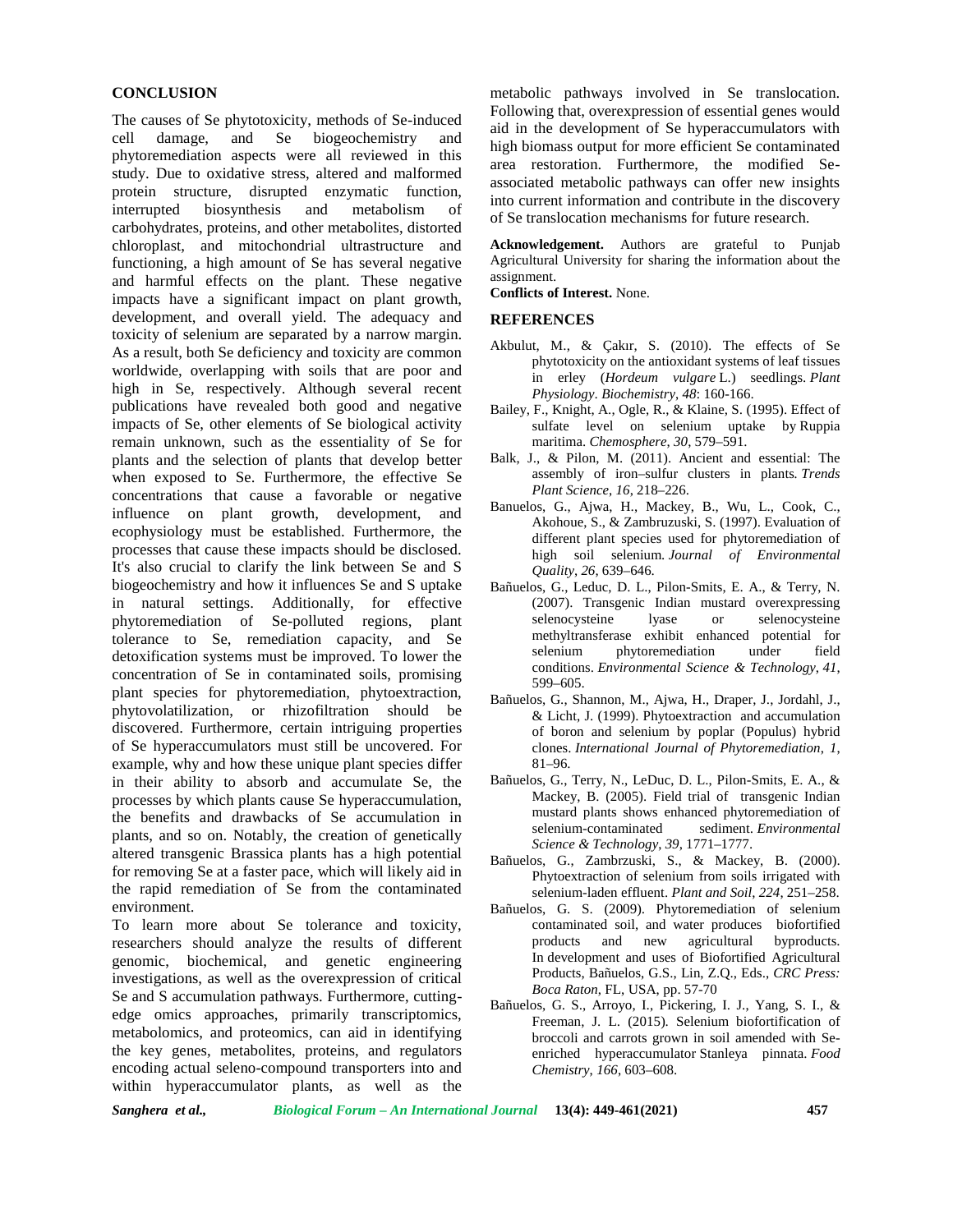- Beath, O. A., Gilbert, C. S., & Eppson, H. (1939). The use of indicator plants in locating seleniferous areas in Western United States. I. General. *American Journal of Botany*, *26*, 257–269.
- Bhargava, A., Carmona, F.F., Bhargava, M., & Srivastava, S. (2012). Approaches for enhanced phytoextraction of heavy metals. *Journal of Environmental Management*, *105*, 103–120.
- Bodnar, M., Konieczka, P., & Namiesnik, J. (2012). The properties, functions, and use of selenium compounds in living organisms. *Journal of Environmental Science*. Health Part C, *30*, 225–252.
- Cabannes, E., Buchner, P., Broadley, M. R., & Hawkesford, M. J. (2011). A comparison of sulfate and selenium accumulation in relation to the expression of sulfate transporter genes in Astragalus species. *Plant Physiology*, *157*, 2227–2239.
- Carey, A. M., Scheckel, K. G., Lombi, E., Newville, M., Choi, Y., Norton, G. J., Price, A. H., & Meharg, A. A. (2012). Grain accumulation of selenium species in rice (*Oryza sativa* L.). *Environmental Science & Technology*, *46*, 5557–5564.
- Carvalho, K. M., Gallardo, M. T., McGettigan, M. J., & Martin, D. F. (2000). Remediation of selenium contamination by plants and microbes: *An annotated bibliography*. Fla. *Sci., 63,* 133–141.
- Carvalho, K. M., & Martin, D. F. (2001). Removal of aqueous selenium by four aquatic plants. *Journal of Aquatic Plant Management*, *39*, 33–36.
- Chaney, R. (1983). Plant uptake of inorganic waste. In Land Treatment of Hazardous Wastes, Parr, J.E., Marsh, P.B., Kla, J.M., Eds., Noyes Data Corp.: Park Ridge, IL, USA, pp. 50–67.
- Charya, L.S. (2017). Selenium pollution in the marine environment and marine bacteria in selenium bioremediation. In Marine Pollution and Microbial Remediation, Naik, M., Dubey, S., Eds., *Springer*: *Berlin/Heidelberg, Germany*, pp. 223–237.
- Chauhan, R., Awasthi, S., Srivastava, S., Dwivedi, S., Pilon- Smits, E. A., Dhankher, O. P., & Tripathi, D. (2019). Understanding selenium metabolism in plants and its role as a beneficial element. Crit. Rev. *Environmental Science & Technology, 49*, 1937–1958.
- Chen, Y., Mo, H. Z., Hu, L. B., Li, Y. Q., Chen, J., & Yang, L. F. (2014). The endogenous nitric oxide mediates selenium-induced phytotoxicity by promoting ROS generation in *Brassica rapa*. *PLoS ONE*, *9*, e110901.
- Dhillon, K., Dhillon, S., & Dogra, R. (2010) Selenium accumulation by forage and grain crops and volatilization from seleniferous soils amended with different organic materials. *Chemosphere*, *78*, 548– 556.
- Dhillon, K., Dhillon, S., & Thind, H. (2008) Evaluation of different agroforestry tree species for their suitability in the phytoremediation of seleniferous soils. *Soil Use Management*, *24*: 208–216.
- Dhillon, K.S., & Bañuelos, G. S. (2017). Overview and prospects of selenium phytoremediation approaches. In Selenium in Plants, Pilon-Smits, E.A.H., Lenny, H.E.W., Lin, Z. Q., Eds., *Springer*: Cham, Switzerland, pp. 277–321.

Dhillon, S., & Dhillon, K. (2009) Phytoremediation of selenium-contaminated soils: The efficiency of different cropping systems. *Soil Use Management*, *25*, 441–453.

- Duckart, E., Waldron, L., & Donner, H. (1992). Selenium uptake and volatilization from plants growing in soil. *Soil Science*, *153*, 94–99.
- El Mehdawi, A. F., Paschke, M. W., & Pilon-Smits, E. A. (2015) Symphyotrichum ericoides populations from seleniferous and nonseleniferous soil display striking variation in selenium accumulation. *New Phytologist*, *206*, 231–242.
- Ellis, D. R., Sors, T. G., Brunk, D. G., Albrecht, C., Orser, C., Lahner, B., Wood, K. V., Harris, H. H., Pickering, I. J., & Salt, D. E. (2004). Production of Se methylselenocysteine in transgenic plants expressing selenocysteine methyltransferase*. BMC Plant Biology*, *4,* 1.
- El-Ramady, H. R., Domokos-Szabolcsy, É., Shalaby, T.A., Prokisch, J., & Fári, M. (2015). Selenium in agriculture: Water, air, soil, plants, food, animals and nanoselenium. Ba In CO2 Sequestration, Biofuels and Depollution, Eric, L., Jan, S., Didier, R., Eds., *Springer*: Cham, Switzerland, pp. 153–232.
- Esringü, A., & Turan, M. (2012). The roles of diethylenetriamine pentaacetate (DTPA) and ethylenediamine disuccinate (EDDS) in remediation of selenium from contaminated soil by Brussels sprouts (*Brassica oleracea var. gemmifera*). *Water Air Soil Pollution, 223*: 351–362.
- Etteieb, S., Magdouli, S., Zolfaghari, M., Brar, S. (2020). Monitoring and analysis of selenium as an emerging contaminant in mining industry: A critical review. *Science of the Total Environment*, *698*, 134339
- Feng, R., & Wei, C. (2012). Antioxidative mechanisms on selenium accumulation in *Pteris vittata* L., a potential selenium phytoremediation plant. *Plant, Soil and Environment*, *58*, 105–110.
- Feng, R., Wei, C., & Tu, S. (2013). The roles of selenium in protecting plants against abiotic protecting plants against abiotic stresses. *Environmental and Experimental Botany*, 87, 58–68.
- Freeman, J. L., Tamaoki, M., Stushnoff, C., Quinn, C.F., Cappa, J. J., Devonshire, J., Fakra, S. C., Marcus, M. A., McGrath, S. P., & Van Hoewyk, D. (2010). Molecular mechanisms of selenium tolerance and hyperaccumulation in Stanleya pinnata. *Plant Physiology*, *153*, 1630–1652.
- Garifullina, G. F., Owen, J. D., Lindblom, S. D., Tufan, H., Pilon, M., & Pilon-Smits, E. A. (2003). Expression of a mouse selenocysteine lyase in Brassica juncea chloroplasts affects selenium tolerance and accumulation. *Physiologia Plantarum*, *118*, 538–544.
- Geoffroy, L., Gilbin, R., Simon, O., Floriani, M., Adam, C., Pradines, C., Cournac, L., & Garnier-Laplace, J. (2007). Effect of selenate on growth and photosynthesis of *Chlamydomonas reinhardtii. Aquatic Toxicology*, 83, 149–158.
- Golubkina, N., Kekina, H., & Caruso, G. (2018). Yield, quality and antioxidant properties of Indian mustard (*Brassica juncea* L.) in response to foliar biofortification with selenium and iodine. *Plants*, *7,* 80.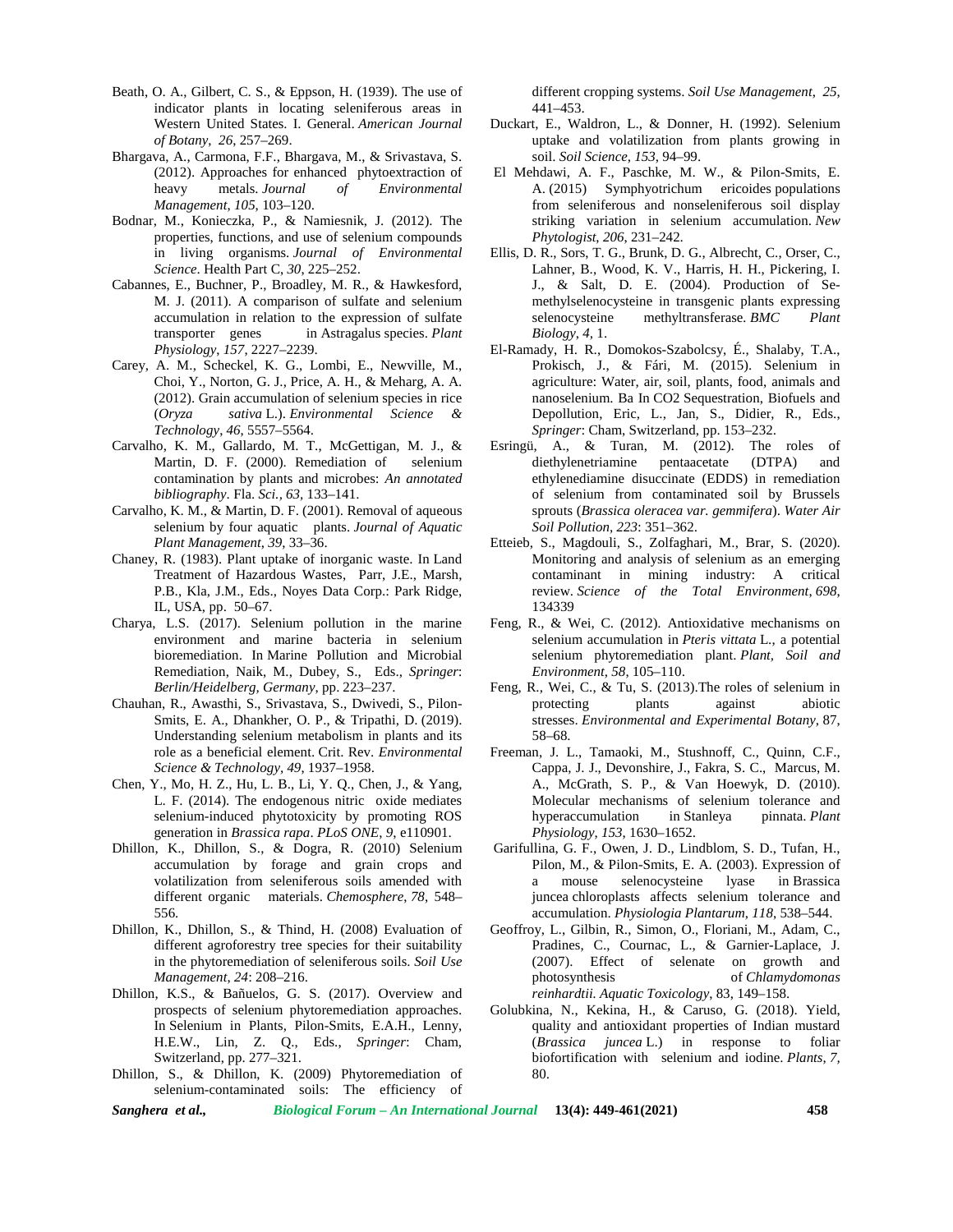- Gupta, M., & Gupta, S. (2017). An overview of selenium uptake, metabolism, and toxicity in plants. *Frontiers in Plant Science*, *7*, 2074.
- Hartikainen, H. (2005). Biogeochemistry of selenium and its impact on food chain quality and human health. *The Journal of Trace Elements in Medicine and Biology*, *18*, 309–318.
- Hartikainen, H., Xue, T., & Piironen, V. (2000). Selenium as an anti-oxidant and pro-oxidant in ryegrass. *Plant and Soil*, *225,* 193–200.
- Hasanuzzaman, M., Bhuyan, M. B., Raza, A., Hawrylak- Nowak, B., Matraszek-Gawron, R., Al-Mahmud, J., Nahar, K., & Fujita, M. (2020). Selenium in plants: Boon or bane? *Environmental and Experimental Botany*, *178*, 104170.
- Hasanuzzaman, M., Hossain, M. A., & Fujita, M. (2012). Exogenous selenium pretreatment protects rapeseed seedlings from cadmium-induced oxidative stress by upregulating antioxidant defense and methylglyoxal detoxification systems. *Biological Trace Element Research*, *149,* 248–261.
- Hawrylak-Nowak, B. (2009). Beneficial effects of exogenous selenium in cucumber seedlings subjected to salt stress. *Biological Trace Element Research*, *132,* 259– 269.
- Hawrylak-Nowak, B. (2008). Changes in anthocyanin content as indicator of maize sensitivity to selenium. *Journal of Plant Nutrition, 31,* 1232–1242.
- Hawrylak-Nowak, B. (2008). Effect of selenium on selected macronutrients in maize plants. *Journal of Elementology, 13*: 513–519.
- Hawrylak-Nowak, B., Matraszek, R., & Pogorzelec, M. (2015). The dual effects of two inorganic
- selenium forms on the growth, selected physiological parameters and macronutrients accumulation in cucumber plants. *Acta Physiologiae Plantarum 37*, 41.
- Hondal, R. J., Marino, S. M., & Gladyshev, V. N. (2013). Selenocysteine in thiol/disulfide-like exchange reactions. *Antioxidants & Redox Signaling,18,* 1675– 1689.
- Huysen, T., Terry, N., & Pilon-Smits, E. (2004). Exploring the selenium phytoremediation potential of transgenic Indian mustard overexpressing ATP sulfurylase or cystathionine- -synthase. *International Journal of Phytoremediation, 6*, 111–118.
- Jeke, N.N., Zvomuya, F., Cicek, N., Ross, L., & Badiou, P. (2015). Biomass, nutrient, and trace element accumulation and partitioning in cattail (*Typha latifolia* L.) during wetland phytoremediation of municipal biosolids. *Journal of Environmental Quality*, *44,* 1541–1549
- Johnsson, L. (1991). Selenium uptake by plants as a function of soil type, organic matter content and pH. *Plant and Soil*, *133*, 57–64.
- Kabata-Pendias,A. (2010). Trace Elements in Soils and Plants, *CRC Press/Taylor & Francis Group ICC: Boca Raton, FL, USA.*
- Kinraide, T. B. (2003). The controlling influence of cell surface electrical potential on the uptake and toxicity of selenate (SeO42–). *Physiologia Plantarum*, 117, 64–71.
- Kopsell, D. A., Randle, W. M., & Mills, H. A. (2000). Nutrient accumulation in leaf tissue of rapid-

cycling Brassica oleracea responds to increasing sodium selenate concentrations. *Journal of Plant Nutrition, 23*, 927–935.

- Krishna, R., Fulekar, M., & Patakg, B. (2012). Rhizofiltration: A green technology for remediation of heavy metals. *International Journal of Innovations in Bio-Sciences*, *2*, 193–199.
- Kumar, A., & Prasad, K. S. (2020). Role of nano-selenium in health and environment. *Journal of Biotechnolog*, DOI: 10.1016/j.jboitec.2020.11.004
- Labanowska, M., Filek, M., Ko cielniak, J., Kurdziel, M., Kuli, E., & Hartikainen, H. (2012). The effects of short-term selenium stress on Polish and Finnish wheat seedlings—EPR, enzymatic and fluorescence studies. *Journal of Plant Physiology*, *169*, 275–284.
- Landberg, T., & Greger, M. (1994). Influence of selenium on uptake and toxicity of copper and cadmium in pea (*Pisum sativum*) and wheat (*Triticum aestivum*). *Physiologia Plantarum* 90, 637–644.
- Landesman, L., Fedler, C., & Duan, R. (2010) Plant nutrient phytoremediation using duckweed. In *Eutrophication: Causes, Consequences and Control*; Ansari, A.A., Gill, S.S., Lanza, G.R., Rast, W., Eds.; *Springer*: Dordrecht, The Netherlands, pp. 341–354.
- LeDuc, D. L., Abdel Samie, M., Móntes-Bayon, M., Wu, C. P., Reisinger, S. J., & Terry, N. (2006). Overexpressing both ATP sulfurylase and selenocysteine methyltransferase enhances selenium phytoremediation traits in Indian mustard. *Environment Pollution*, *144*, 70– 76.
- LeDuc, D. L., Tarun, A. S., Montes-Bayon, M., Meija, J., Malit, M. F., Wu, C.P., AbdelSamie, M., Chiang, C. Y., Tagmount, A., & de Souza, M. (2004). Overexpression of selenocysteine methyltransferase in Arabidopsis and Indian mustard increases selenium tolerance and accumulation. *Plant Physiology*, 135, 377–383.
- Lehotai, N., Lyubenova, L., Schröder, P., Feigl, G., Ördög, A., Szilágyi, K., Erdei, L., & Kolbert, Z. (2016). Nitro-oxidative stress contributes to selenite toxicity in pea (*Pisum sativum* L). *Plant and Soil*, *400,* 107–122.
- Li, H. F., McGrath, S. P., & Zhao, F. J. (2008). Selenium uptake, translocation and speciation in wheat supplied with selenate or selenite. *New Phytologist*, *178,* 92– 102.
- Limmer, M., & Burken, J. (2016). Phytovolatilization of organic contaminants. *Environmental Science Technology, 50*, 6632–6643.
- Lin, Z.Q., De Souza, M., Pickering, I., & Terry, N. (2002). Evaluation of the macroalga, muskgrass, for the phytoremediation of selenium-contaminated agricultural drainage water by microcosms. *Journal of Environmental Quality*, *31*, 2104–2110.
- Lin, Z.-Q., Terry, N., Gao, S., Mohamed, S., & Ye, Z. (2010). Vegetation changes and partitioning of selenium in 4 year-old constructed wetlands treating agricultural drainage*. International Journal of Phytoremedediation, 12*, 255–267.
- Liu, J., Xin, X., & Zhou, Q. (2018) Phytoremediation of contaminated soils using ornamental plants*. Environmental Reviews*, 26, 43–54.
- Mal, J., Nancharaiah, Y., Van Hullebusch, E., & Lens, P. (2016). Effect of heavy metal co-contaminants on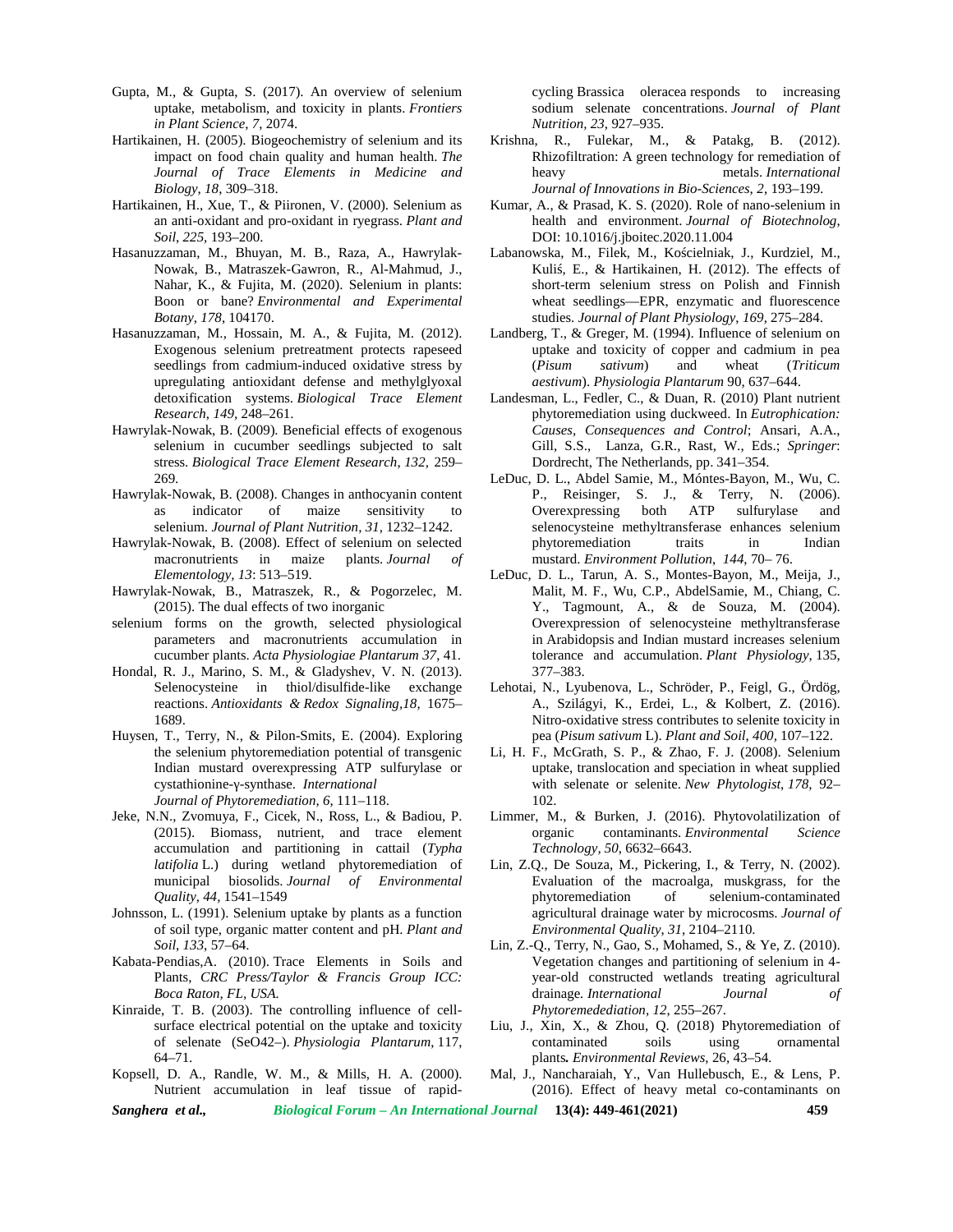selenite bioreduction by anaerobic granular sludge. *Bioresource Technology*, *206*, 1–8.

- Malagoli, M., Schiavon, M., & Pilon-Smits, E. A. (2015). Effects of selenium biofortification on crop nutritional quality. *Frontiers in Plant Science*, *6*, 280.
- Malik, J. A., Goel, S., Kaur, N., Sharma, S., Singh, I., & Nayyar, H. (2012). Selenium antagonises the toxic effects of arsenic on mungbean (Phaseolus aureus Roxb.) plants by restricting its uptake and enhancing the antioxidative and detoxification mechanisms. *Environmental and Experimental Botany*, *77,* 242–248.
- Matraszek, R., & Hawrylak-Nowak, B. (2009). Macronutrients accumulation in useable parts of lettuce as affected by nickel and selenium concentrations in nutrient solution. *Fresenius Environmental Bulletin*, *18*, 1059– 1065.
- Mehdi, Y., Hornick, J. L., Istasse, L., & Dufrasne, I. (2013). Selenium in the environment, metabolism and involvement in body functions. *Molecules, 18*, 3292– 3311.
- Miranda, A., Muradov, N., Gujar, A., Stevenson, T., Nugegoda, D., Ball, A., & Mouradov, A. (2014). Application of aquatic plants for the treatment of selenium-rich mining wastewater and production of renewable fuels and petrochemicals *Journal of Sustainable Bioenergy Systems, 4*, 97–112.
- Moreno, O. D., Acevedo Aguilar, F. J., & Yanez Barrientos, E. (2018). Selenium uptake and biotransformation and effect of selenium exposure on the essential and trace elements status: Comparative evaluation of four edible plants *The Journal of the Mexican Chemical Society*, *62*, 247–258.
- Mroczek-Zdyrska, M., & Wójcik, M. (2012). The influence of selenium on root growth and oxidative stress induced by lead in *Vicia faba* L. minor plants. *Biological Trace Element Research, 147*, 320–328.
- Nancharaiah, Y. V., & Lens, P. (2015). Ecology and biotechnology of selenium-respiring bacteria*. Microbiology and Molecular Biology Reviews*, *79*, 61–80.
- Nattrass, M., McGrew, N. R., Morrison, J. I., & Baldwin, B.S. (2019). Phytoremediation of selenium-impacted water by a aquatic and  $\alpha$  aquatic macrophytes1. *International Journal ofMining, Recla mation and Environment*, *8*, 69–79.
- Ornes, W., Sajwan, K., Dosskey, M., & Adriano, D. (1991). Bioaccumulation of selenium by floating aquatic plants. *Water Air Soil Pollution, 57,* 53–57.
- Ozyigit, I.I., Can, H., & Dogan, I. (2020). Phytoremediation using genetically engineered plants to remove metals: A review. *Environmental Chemistry Letters*.
- Pal, R., & Rai, J. (2010). The phytoextraction potential of water hyacinth (*Eichchornia crassipes*): Removal of selenium and copper. *Journal of Chemical Ecology*, *26*, 163–172.
- Parker, D. R., Feist, L. J., Varvel, T. W., Thomason, D. N., & Zhang, Y. (2003). Selenium phytoremediation potential of *Stanleya pinnata*. *Plant and Soil*, *249*, 157–165.
- Pazurkiewicz-Kocot, K., Kita, A., & Pietruszka, M. (2008). Effect of selenium on magnesium, iron, manganese,

copper, and zinc accumulation in corn treated by indole-3-acetic acid. *Communications in Soil Science and Plant Analysis*, *39*, 2303–2318.

- Peng, Q., Wang, M., Cui, Z., Huang, J., Chen, C., Guo, L., & Liang, D. (2017). Assessment of bioavailability of selenium in different plant-soil systems by diffusive gradients in thin-films (DGT). *Environmental Pollution*, *225*, 637–643.
- Pilon, M., Owen, J. D., Garifullina, G. F., Kurihara, T., Mihara, H., Esaki, N., & Pilon-Smits, E. A. (2003). Enhanced selenium tolerance and accumulation in transgenic Arabidopsis expressing a mouse selenocysteine lyase. *Plant Physiology*, *131*, 1250– 1257.
- Pilon-Smits, E., De Souza, M., Hong, G., Amini, A., Bravo, R., Payabyab, S., & Terry, N. (1999). Selenium volatilization and accumulation by twenty aquatic plant species. *Journal of Environmental Quality*, *28*, 1011–1018.
- Pilon-Smits, E.A., Hwang, S., Lytle, C.M., Zhu, Y., Tai, J.C., Bravo, R.C., Chen, Y., Leustek, T., & Terry, N. (1999). Overexpression of ATP sulfurylase in Indian mustard leads to increased selenate uptake, reduction, and tolerance. *Plant Physiology*, *119*, 123–132.
- Ponton, D. E., Graves, S. D., Fortin, C., Janz, D., Amyot, M., & Schiavon, M. (2020). Selenium interactions with algae: Chemical processes at biological uptake sites, bioaccumulation, and intracellular metabolism. *Plants, 9*, 528.
- Quinn, C. F., Prins, C.N., Freeman, J. L., Gross, A. M., Hantzis, L. J., Reynolds, R.J., Yang, S., Covey, P.A., Bañuelos, G. S., & Pickering, I. J. (2011). Selenium accumulation in flowers and its effects on pollination. *New Phytologists*, *192*, 727–737.
- Rayman, M. P. (2000). The importance of selenium to human health. *Lancet*. Jul 15,356(9225):233-41. doi: 10.1016/S0140-6736(00)02490-9. PMID: 10963212.
- Reeves, M., & Hoffmann, P. (2009). The human selenoproteome: Recent insights into functionsand regulation. *Cellular and Molecular Life Sciences*, *66,* 2457–2478.
- Robinson, B., Fernández, J. E., Madejón, P., Marañón, T., Murillo, J. M., Green, S., & Clothier, B. (2003). Phytoextraction: An assessment of biogeochemical and economic viability. *Plant and Soil*, *249*, 117–125.
- Sabbagh, M., & Van Hoewyk, D. (2012). Malformed selenoproteins are removed by the ubiquitin– proteasome pathway in Stanleya pinnata. *Plant Cell Physiology*, *53,* 555–564.
- Sabogal, A., & Borkowski, D. (2007). Estado actual de la investigación sobre Ipomoea carnea: Toxicidad en ganado caprino. *Revista Química, 21,* 29–35.
- Saffaryazdi, A., Lahouti, M., Ganjeali, A., Bayat, H. (2012). Impact of selenium supplementation on growth and selenium accumulation on spinach (*Spinacia oleracea* L.) plants. *Notulae Scientia Biologicae*, *4*, 95–100.
- Salhani, N., Boulyga, S., & Stengel, E. (2003). Phytoremediation of selenium by two helophyte species in subsurface flow constructed wetland. *Chemosphere*, *50*: 967–973.
- Schiavon, M., & Pilon-Smits, E. A. (2017). Selenium biofortification and phytoremediation